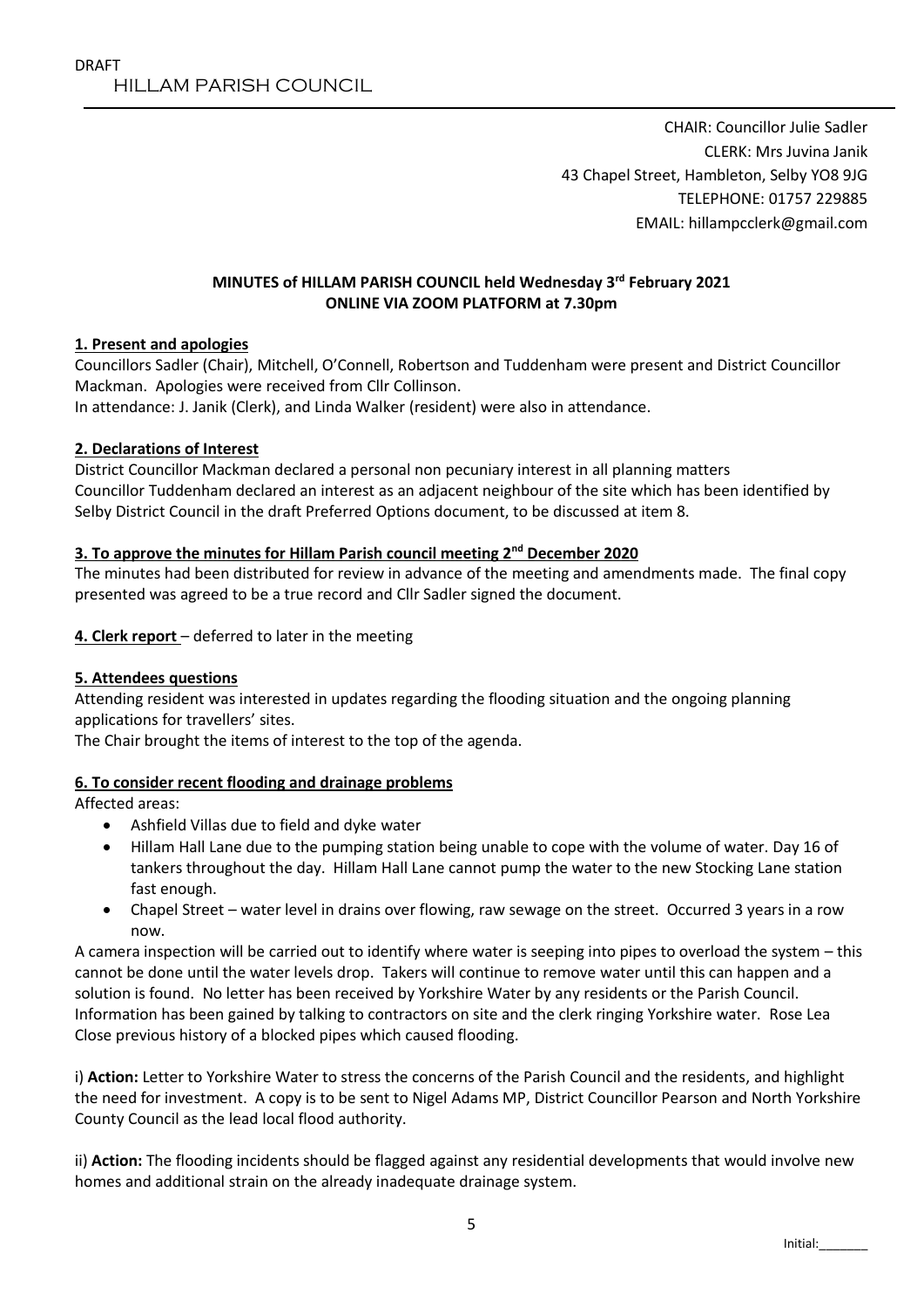### DRAFT

### **7b Ongoing applications to review**

#### i) S73 Application to vary condition 1 and 2 – Ten Acres

The Planning Consultant indicated the response to this particular application will be ready to review within the week. The item is not listed on the next agenda for the SDC Planning Committee.

ii) 2020/1126/COU

The item is not listed on the next agenda for the SDC Planning Committee.

A caravan has left the site and this has been confirmed with letters to the site stating a return of this caravan would be a breach of the injunction. Residents not receiving feedback on the items that are being reported. SDC does not respond to or give feedback on each alleged incident. Reported incidents must come with evidence, SDC will then have grounds to investigate these incidents. **Action:** Clerk is to ask for latest feedback. With regards to the Court Hearing for the injunction, the date has provisionally been set by the Court for 2<sup>nd</sup> and  $3<sup>rd</sup>$  of June. This date could potentially be moved depending on the Court's schedule.

**Action:** The clerk is to request another virtual meeting with Mr Grainger

At this point the resident left the meeting and the Chair returned to item 4 on the agenda.

#### **4. Clerk report**

- Numerous website updates carried out mainly coronavirus, planning and flooding situation
- New Councillor registered with SDC
- Links to funding sent to Mr Cockayne as requested
- Meeting Night Preference form results: Wednesday or Monday. ACTION: March meeting to be held Monday  $1<sup>st</sup>$  March to trial a Monday – following a successful trial, meetings can continue to be held on the first Monday of the month.
- Appraisal carried out agenda item
- Footpath signs will be started this week
- Zoom subscription, Hambleton send thanks and have written cheque still to be deposited
- No through road signs were requested, chased NYCC up for a response last week and today
- Memorial Bench Highways have asked for the proposed locations, which it will then assess for suitability and safety. The licence to install a bench would be given to the PC free of charge.
- Decommissioning of Stocking Lane our contact, Mark Allsop has moved departments, but contacted the project manager for the demolition works and they have been working on the scope and costs of the work. Once terms are agreed then it is likely that the start date for the demolition will commence in the spring time. The parish council should receive an update prior to the commencement of the scheme
- New light at Pine Tree Lane is sodium, not LED full new latern would be required for LED, but a pole mounted lantern will not be an adoptable NYCC standard.
- Selby DC have agreed to advertise Hillam Planning Applications in the Selby Times from now on.
- Planning and flooding updates are on the agenda

### **7. Planning Matters**

- a) New Planning Applications to review:
	- i. 2020/1372/FUL | Extension to existing commercial storage building (B8) | Hillam Grange, Austfield Lane – NO OBSERVATIONS
	- ii. 2020/1412/HPA | Single storey rear extension and renovation of existing building including new external render and re-spray existing windows | 8 Rose Lea Close – NO OBSERVATIONS

b) Ongoing Planning Applications to review:

i. [2020/0650/FULM](https://public.selby.gov.uk/online-applications/applicationDetails.do?keyVal=QCDVYHNXFGV00&activeTab=summary) (building 2 of 2 ) and [2020/0631/FULM](https://public.selby.gov.uk/online-applications/applicationDetails.do?keyVal=QC6H90NXN4U00&activeTab=summary) (building 1 of 2 )| Pig Barns

Several councillors have submitted their own comments. **Action:** Using the additional information provided by Monk Fryston, Cllr Sadler will draft a formal Hillam PC response in conjunction with Hillam PC Planning Sub-Committee. The clerk can submit the final document.

c) Notices of Decision

i. 2020/1270/HPA | GRANTED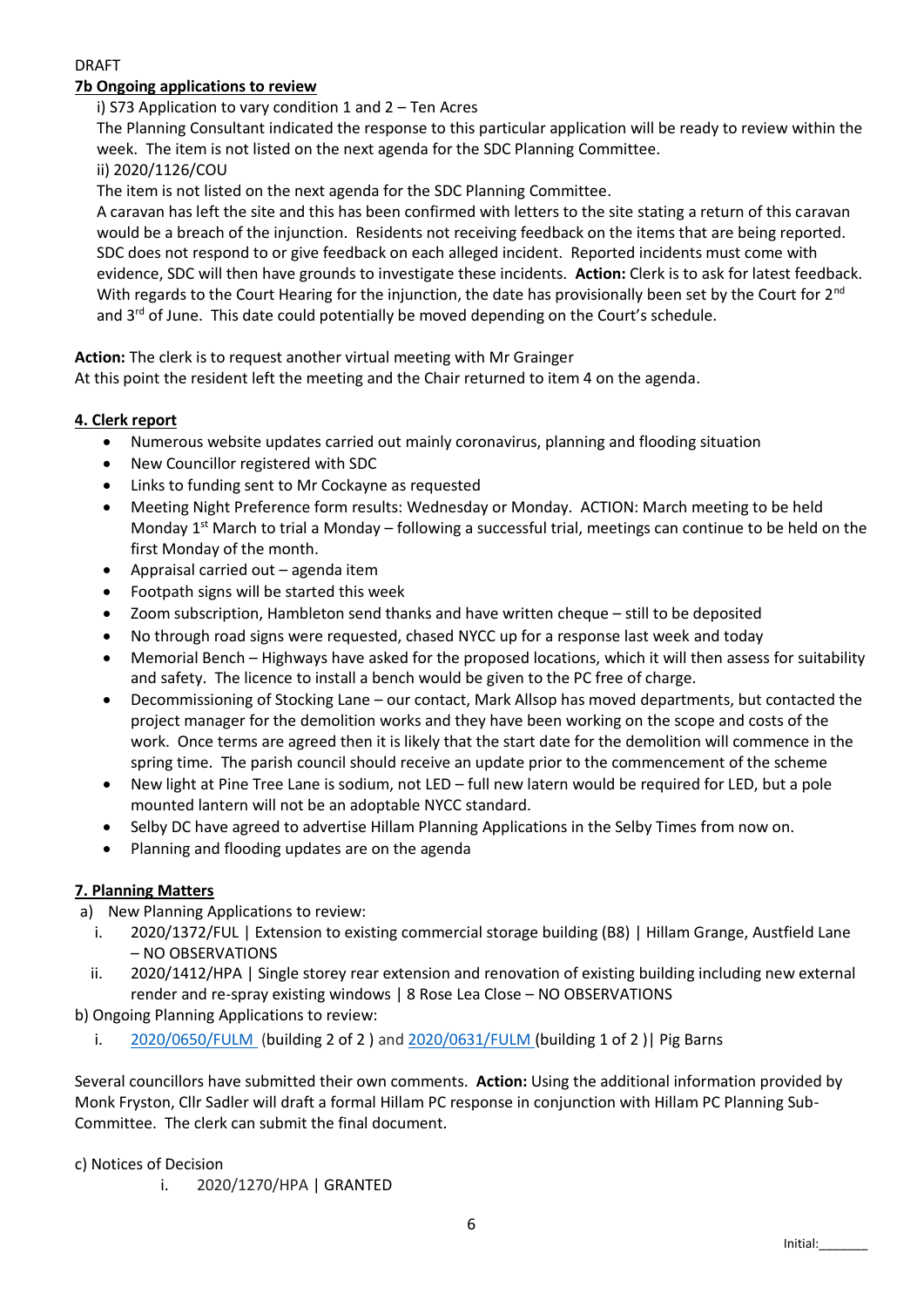#### DRAFT

## **8. To consider and make observations on the Selby Local Plan 'Preferred Options' document**

The webinar hosted by SDC will take place on 10<sup>th</sup> February, the clerk, Councillor Sadler, O'Connell and Tuddenham will be attending. Initial concerns are the increase in traffic by school and the added pressure on the Water Lane/Main Road junction in Monk Fryston, the provision of affordable housing and the ground investigation results that made previous developers withdraw planning applications. Thoughts to be gathered for discussion at next meeting.

## **9. To receive County, District and Parish Councillors updates**

There was no County Councillor in attendance.

District Councillor Mackman:

- £17m funding to redevelop Selby Station and Park area, including the bridge and cycle ways consultation will be announced
- SDC discussions for plans to reduce carbon footprint to zero
- Summit leisure centre to be converted into a Vaccine centre

Councillor Tuddenham:

- One funeral
- Proceeding with changes to meet the financial regulations, mandates are done
- Councillor Holmes resigned

Councillor Sadler

- Attended Burton Salmon PC meeting to update regarding the travellers sites and applications. **Action:**  Clerk to arrange for Cllr Sadler to attend the Monk Fryston PC meet for the same reasons
- Attended online webinar by Andrew Towlerton: Planning Focus when a District Council makes illegal or wrong decisions.

### **10. To receive staff appraisal update and salary increment approval**

Following the appraisal, the staffing committee recommend the annual increment is applied. This would be a salary of £2901.76. **Resolved:** Council agreed with the award, Cllr Sadler will contact payroll administrators.

### **11. Finance matters**

a) The finance summary was distributed with the wrong reconciliation table. The correct version was given to Cllr Sadler at the beginning of the meeting and the clerk will distribute this version to Councillors following the meeting. Cllr Sadler has the bank statement which can be checked against the Cashbook records.

| <b>COMMUNITY ACC:</b>                                 |        |           |                                                                              |   |             |                   |  |
|-------------------------------------------------------|--------|-----------|------------------------------------------------------------------------------|---|-------------|-------------------|--|
| <b>CASHBOOK OPENING</b><br><b>BALANCE: 25.12.2020</b> | £      | 21,527.84 | NB: £1460.66 is ring-fenced grant for<br>website and £500 is ring fenced for |   |             |                   |  |
| January 2020 RECEIPTS<br>January 2020 PAYMENTS        | f<br>£ | 535.42    | pump maintenance gifted by Hillam<br>Historians.                             |   |             |                   |  |
| <b>CASHBOOK CLOSING</b><br><b>BALANCE: 22.1.2021</b>  | £      | 20,992.42 | <b>BANK STATEMENT</b><br><b>BALANCE: 22.1.2021</b>                           |   | £ 21,246.02 | <b>CHQ</b><br>NO. |  |
|                                                       | f      | 253.60    | <b>SG PARKIN</b>                                                             | £ | 30.00       | 780               |  |
| Difference between<br><b>Statement and Cashbook:</b>  |        |           | <b>COMMUNITY HEARTBEAT TI</b>                                                | f | 151.20      | 781               |  |
|                                                       |        |           | <b>COMMUNITY HEARTBEAT TI</b>                                                | f | 62.40       | 782               |  |
|                                                       |        |           | YLCA                                                                         | f | 10.00       | 783               |  |
|                                                       |        |           |                                                                              |   |             |                   |  |
|                                                       |        |           | TOTAL O/S                                                                    | f | 253.60      |                   |  |